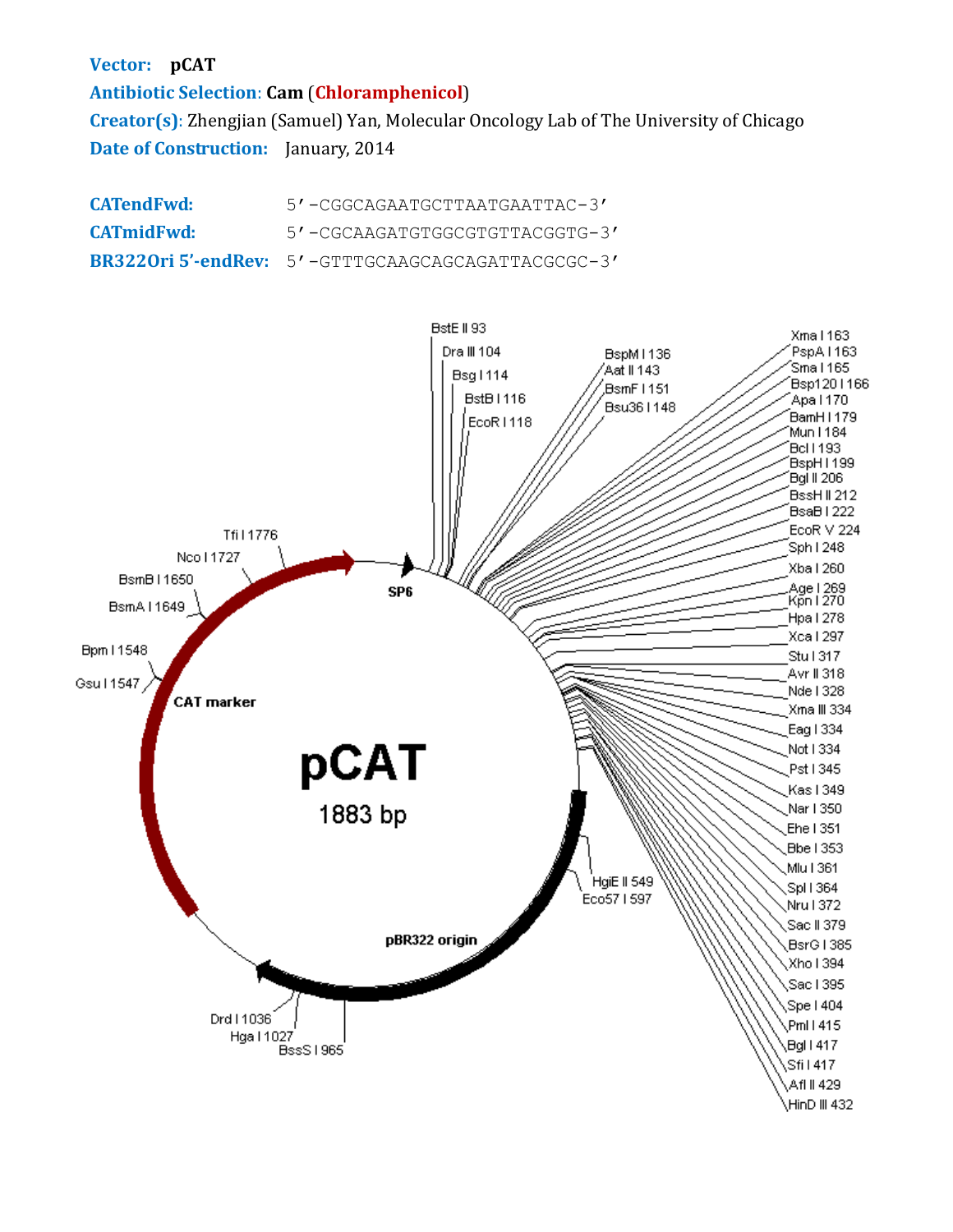## **pCAT Full-length Sequence**

(assembled, not fully sequenced)

CGTTAGAACGCGGCTACAATTAATACATAACCTTATGTATCATACACATACGATTTAGGTGACACTATAGAACT CGAAGgatctCATGGCTGGTGACCACGTCGTGGAATGCCTTCGAATTCAGCACCTGCACATGGGACGTCGACCT GAGGTAATTATAACCCGGGCCCTATATATGGATCCAATTGCAATGATCATCATGACAGATCTGCGCGCGATCGA TATCAGCGCTTTAAATTTGCGCATGCTAGCTATAGTTCTAGAGGTACCGGTTGTTAACGTTAGCCGGCTACGTA TACTCCGGAATATTAATAGGCCTAGGATGCATATGGCGGCCGCCTGCAGCTGGCGCCATCGATACGCGTACGTC GCGACCGCGGACATGTACAGAGCTCGAGAAGTACTAGTGGCCACGTGGGCCGTGCACCTTaagcttccggGAAT TTAACCCGCCTAATGAGCGGGCTTTTTTTTGTGATCCAAAGGATCTTCTTGAGATCCTTTTTTTCTGCGCGTAA TCTGCTGCTTGCAAACAAAAAAACCACCGCTACCAGCGGTGGTTTGTTTGCCGGATCAAGAGCTACCAACTCTT TTTCCGAAGGTAACTGGCTTCAGCAGAGCGCAGATACCAAATACTGTTCTTCTAGTGTAGCCGTAGTTAGGCCA CCACTTCAAGAACTCTGTAGCACCGCCTACATACCTCGCTCTGCTAATCCTGTTACCAGTGGCTGCTGCCAGTG GCGATAAGTCGTGTCTTACCGGGTTGGACTCAAGACGATAGTTACCGGATAAGGCGCAGCGGTCGGGCTGAACG GGGGGTTCGTGCACACAGCCCAGCTTGGAGCGAACGACCTACACCGAACTGAGATACCTACAGCGTGAGCTATG AGAAAGCGCCACGCTTCCCGAAGGGAGAAAGGCGGACAGGTATCCGGTAAGCGGCAGGGTCGGAACAGGAGAGC GCACGAGGGAGCTTCCAGGGGGAAACGCCTGGTATCTTTATAGTCCTGTCGGGTTTCGCCACCTCTGACTTGAG CGTCGATTTTTGTGATGCTCGTCAGGGGGGCGGAGCCTATGGAAAAACGCCAGCAACGCGGATCACAACAAAAA GCCCGCTCATTAGGCGGGCTAAATTCTCATGTTTGACAGCTTATCATCGGGCCGCTAGCTTTAATGAGTTATCG AGATTTTCAGGAGCTAAGGAAGCTAAAATGGAGAAAAAAATCACTGGATATACCACCGTTGATATATCCCAATG GCATCGTAAAGAACATTTTGAGGCATTTCAGTCAGTTGCTCAATGTACCTATAACCAGACCGTTCAGCTGGATA TTACGGCCTTTTTAAAGACCGTAAAGAAAAATAAGCACAAGTTTTATCCGGCCTTTATTCACATTCTTGCCCGC CTGATGAATGCTCATCCGGAGTTCCGTATGGCAATGAAAGACGGTGAGCTGGTGATATGGGATAGTGTTCACCC TTGTTACACCGTTTTCCATGAGCAAACTGAAACGTTTTCATCGCTCTGGAGTGAATACCACGACGATTTCCGGC AGTTTCTACACATATATTCGCAAGATGTGGCGTGTTACGGTGAAAACCTGGCCTATTTCCCTAAAGGGTTTATT GAGAATATGTTTTTCGTCTCAGCCAATCCCTGGGTGAGTTTCACCAGTTTTGATTTAAACGTGGCCAATATGGA CAACTTCTTCGCCCCCGTTTTCACCATGGGCAAATATTATACGCAAGGCGACAAGGTGCTGATGCCGCTGGCGA TTCAGGTTCATCATGCCGTTTGTGATGGCTTCCATGTCGGCAGAATGCTTAATGAATTACAACAGTACTGCGAT GAGTGGCAGGGCGGGGCGTAATTGGTACGTCGA

|          | Unique enzymes in pCAT:  |     | Pvu I   | $CG$ , $AT$ $CG$  | 220 |
|----------|--------------------------|-----|---------|-------------------|-----|
|          |                          |     | BsaB I  | GATNN   NNATC     | 222 |
| BstE II  | $G$ GTNAC, $C$           | 93  | EcoR V  | GAT   ATC         | 224 |
| Tth111 I | GACN`N, NGTC             | 99  | Afe I   | AGC   GCT         | 230 |
| Dra III  | CAC, NNN`GTG             | 104 |         | Eco47 III AGC GCT | 230 |
| Xmn I    | GAANN   NNTTC            | 112 | Fsp I   | TGC   GCA         | 243 |
| Bsq I    | GTGCAG 22/20             | 114 | Sph I   | G, CATG`C         | 248 |
| BsiC I   | TT`CG,AA                 | 116 | Xba I   | T`CTAG, A         | 260 |
| BstB I   | TT`CG, AA                | 116 | Acc65 I | G`GTAC, C         | 266 |
| EcoR I   | G`AATT, C                | 118 | Asp718  | G`GTAC, C         | 266 |
| BspM I   | ACCTGC 10/14 136         |     | Age I   | A`CCGG, T         | 269 |
| Aat II   | G, ACGT C                | 143 | Kpn I   | G, GTAC`C         | 270 |
| Bsu36 I  | CC`TNA, GG               | 148 | Hpa I   | GTT   AAC         | 278 |
| BsmF I   | GGGAC 15/19              | 151 | NgoM I  | G`CCGG, C         | 286 |
| PspA I   | $C$ $CCGG$ , $G$         | 163 | Nae I   | GCC   GGC         | 288 |
| Xma I    | $C$ $CCGG$ , $G$         | 163 | SnaB I  | TAC   GTA         | 294 |
| Sma I    | CCC   GGG                | 165 |         | Bst1107 I GTA TAC | 297 |
| Bsp120 I | G`GGCC, C                | 166 | Xca I   | GTA   TAC         | 297 |
|          | Eco0109 I RG'GNC, CY 167 |     | Stu I   | AGG   CCT         | 317 |
| Apa I    | G, GGCC `C               | 170 | Avr II  | C`CTAG, G         | 318 |
| BamH I   | G`GATC, C                | 179 | Nsi I   | A, TGCA`T         | 328 |
| Mun I    | C`AATT,G                 | 184 | Nde I   | CA`TA, TG         | 328 |
| Bcl I    | T`GATC, A                | 193 | Not I   | GC`GGCC,GC        | 334 |
| BspH I   | T`CATG, A                | 199 | Eag I   | C`GGCC, G         | 334 |
| Bgl II   | A GATC, T                | 206 | Xma III | C`GGCC, G         | 334 |
| BssH II  | G`CGCG, C                | 212 | Pst I   | C.TGCA G          | 345 |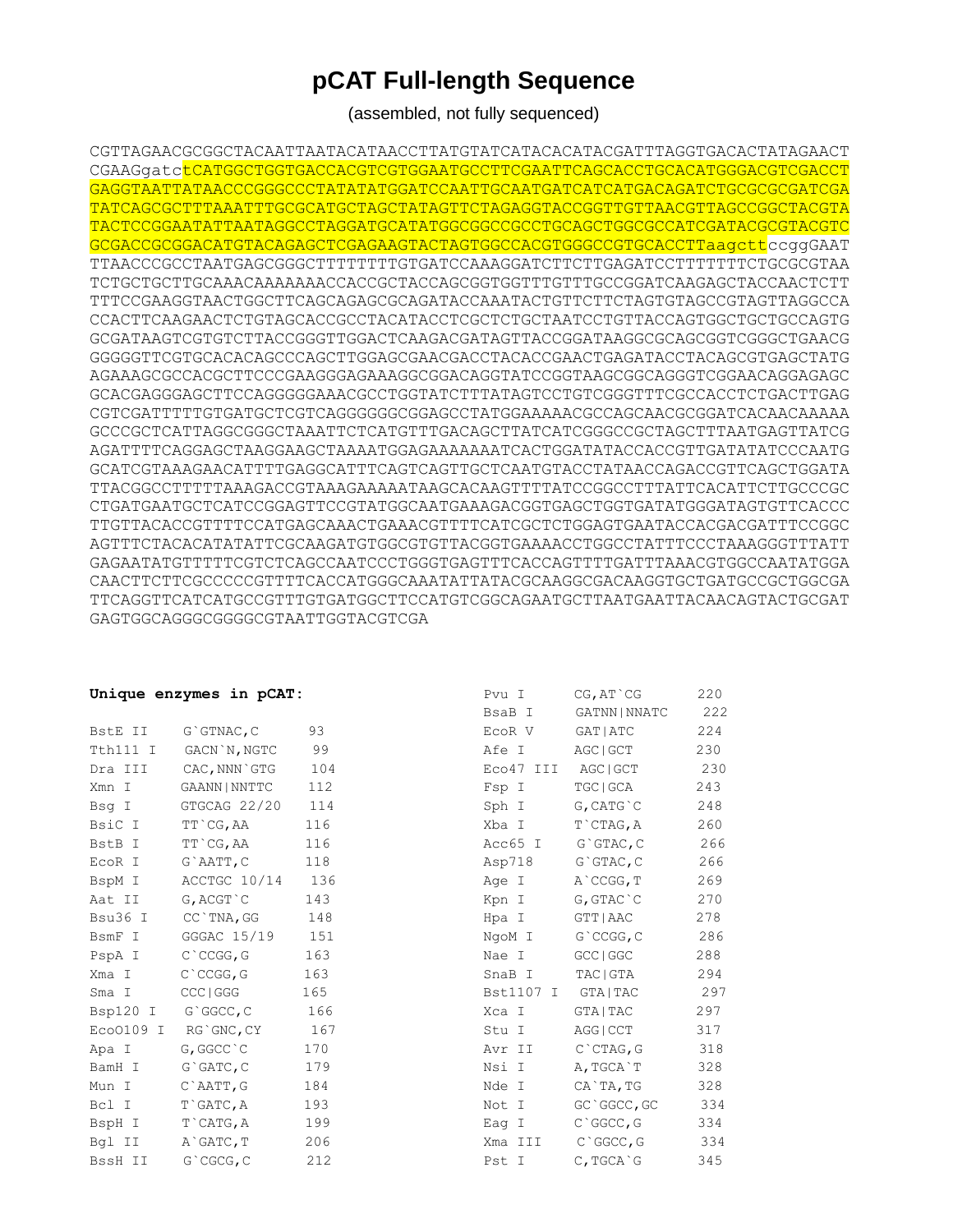| Kas I    | G`GCGC, C                                 |                       | 349    |      |                  | Alw I     | (8) | 87        | 175  | 186  | 473  |
|----------|-------------------------------------------|-----------------------|--------|------|------------------|-----------|-----|-----------|------|------|------|
| Nar I    | GG `CG, CC                                |                       | 350    |      |                  |           |     | 493       | 493  | 579  | 1104 |
| Ehe I    | GGC   GCC                                 |                       | 351    |      |                  | AlwN I    | (2) | 128       | 729  |      |      |
| Bbe I    | $G,$ GCGC $\degree$ C                     |                       | 353    |      |                  | Apa I     | (1) | 170       |      |      |      |
| Mlu I    | A CGCG, T                                 |                       | 361    |      |                  | ApaL I    | (2) | 423       | 824  |      |      |
| BsiW I   | $C$ GTAC, G                               |                       | 364    |      |                  | Apo I     | (4) | 118       | 236  | 442  | 1132 |
| Spl I    | $C$ GTAC, G                               |                       | 364    |      |                  | Ase I     | (2) | 21        | 310  |      |      |
| Nru I    | TCG   CGA                                 |                       | 372    |      |                  | Asp718    | (1) | 266       |      |      |      |
| Sac II   | $CC, GC$ ` $GG$                           |                       | 379    |      |                  | Ava I     | (2) | 163       | 394  |      |      |
| BsrG I   | $T$ GTAC, A                               |                       | 385    |      |                  | Avr II    | (1) | 318       |      |      |      |
| PaeR7 I  | $C$ TCGA, G                               |                       | 394    |      |                  | BamH I    | (1) | 179       |      |      |      |
| Xho I    | C`TCGA, G                                 |                       | 394    |      |                  | Ban I     | (2) | 266       | 349  |      |      |
| Sac I    | $G$ , $AGCT$ $^{\backprime}$ $C$          |                       | 395    |      |                  | Ban II    | (2) | 170       | 395  |      |      |
| Spe I    | A`CTAG, T                                 |                       | 404    |      |                  |           |     | 353       |      |      |      |
|          | ${\rm CAC}\mid {\rm GTG}$                 |                       |        |      |                  | Bbe I     | (1) |           |      |      |      |
| Eco72 I  |                                           |                       | 415    |      |                  | Bbv I     | (2) | 355       | 809  |      |      |
| Pml I    | CAC   GTG                                 |                       | 415    |      |                  | Bcl I     | (1) | 193       |      |      |      |
| Sfi I    |                                           | GGCCN, NNN NGGCC 417  |        |      |                  | Bcn I     | (4) | 165       | 166  | 440  | 762  |
| Bgl I    | GCCN, NNN NGGC                            |                       | 417    |      |                  | Bfa I     | (6) | 249       | 261  | 319  | 405  |
| Afl II   | $C$ TTAA, G                               |                       | 429    |      |                  |           |     | 645       | 1166 |      |      |
| HinD III | A AGCT, T                                 |                       | 432    |      |                  | Bgl I     | (1) | 417       |      |      |      |
| HgiE II  |                                           | ACCNNNNNNGGT -1/13549 |        |      |                  | Bgl II    | (1) | 206       |      |      |      |
| Eco57 I  | CTGAAG 21/19                              |                       | 597    |      |                  | Bpm I     | (1) | 1548      |      |      |      |
| BssS I   | $C$ TCGT, G                               |                       | 965    |      |                  | BsaA I    | (2) | 294       | 415  |      |      |
| Hga I    | GACGC 9/14                                |                       | 1027   |      |                  | BsaB I    | (1) | 222       |      |      |      |
| Drd I    |                                           | GACNN, NN `NNGTC 1036 |        |      |                  | BsaH I    | (2) | 140       | 350  |      |      |
| Gsu I    | CTGGAG 21/19                              |                       | 1547   |      |                  | BsaJ I    | (7) | 163       | 318  | 376  | 978  |
| Bpm I    | CTGGAG 22/20                              |                       | 1548   |      |                  |           |     | 1657      | 1658 | 1727 |      |
| BsmA I   | GTCTC 79                                  |                       | 1649   |      |                  | BsaW I    | (5) | 269       | 301  | 785  | 932  |
| BsmB I   | CGTCTC 7/11                               |                       | 1650   |      |                  |           |     | 1422      |      |      |      |
| Nco I    | $C$ $CATG$ , $G$                          |                       | 1727   |      |                  | Bsg I     | (1) | 114       |      |      |      |
| Tfi I    | $G$ `AWT, C                               |                       | 1776   |      |                  | BsiC I    | (1) | 116       |      |      |      |
|          | Number of enzymes = $81$                  |                       |        |      |                  | BsiE I    | (4) | 220       | 337  | 376  | 804  |
|          |                                           |                       |        |      |                  | BsiHKA I  | (3) | 395       | 427  | 828  |      |
|          | The following enzymes do not cut in pCAT: |                       |        |      |                  | BsiW I    | (1) | 364       |      |      |      |
|          |                                           |                       |        |      |                  | Bsm I     | (3) | 114       | 1419 | 1826 |      |
| Ahd I    | Asc I                                     | Ava II                | Bbs I  |      | Bbv II           | BsmA I    | (1) | 1649      |      |      |      |
| Blp I    | Bsa I                                     | BseR I                |        |      | Bsp1286 I BstX I | BsmB I    | (1) | 1650      |      |      |      |
| Ear I    | EcoN I                                    | Esp I                 |        |      | Fse I Msl I      | BsmF I    |     | $(1)$ 151 |      |      |      |
| Pac I    | Ple I                                     | Pme I                 | PpuM I |      | Rsr II           | BsoF I    |     | (11) 12   | 334  | 337  | 344  |
|          |                                           |                       |        |      |                  |           |     | 524       | 730  | 733  | 798  |
|          | pCAT: sites sorted by name:               |                       |        |      |                  |           |     | 941       | 1163 | 1768 |      |
|          |                                           |                       |        |      |                  | Bsp120 I  | (1) | 166       |      |      |      |
| Aat II   | (1)<br>143                                |                       |        |      |                  | BspH I    | (1) | 199       |      |      |      |
| Acc I    | (3)<br>143                                | 296                   | 1881   |      |                  | BspM I    | (1) | 136       |      |      |      |
| Acc65 I  | 266<br>(1)                                |                       |        |      |                  | BspM II   | (2) | 301       | 1422 |      |      |
|          |                                           |                       |        | 376  |                  | Bsr I     |     |           |      |      |      |
| Aci I    | $(21)$ 11                                 | 333                   | 337    |      |                  |           | (5) | 610       | 724  | 737  | 1232 |
|          | 378                                       | 451                   | 462    | 546  |                  |           |     | 1674      |      |      |      |
|          | 555                                       | 690                   | 800    | 921  |                  | BsrB I    | (2) | 462       | 1116 |      |      |
|          | 940                                       | 1067                  | 1095   | 1114 |                  | BsrD I    | (2) | 196       | 1445 |      |      |
|          | 1125                                      | 1163                  | 1404   | 1768 |                  | BsrG I    | (1) | 385       |      |      |      |
|          | 1862                                      |                       |        |      |                  | BssH II   | (1) | 212       |      |      |      |
| Afe I    | 230<br>(1)                                |                       |        |      |                  | BssS I    | (1) | 965       |      |      |      |
| Afl II   | 429<br>(1)                                |                       |        |      |                  | Bst1107 I | (1) | 297       |      |      |      |
| Afl III  | 361<br>(2)                                | 382                   |        |      |                  | BstB I    | (1) | 116       |      |      |      |
| Age I    | 269<br>(1)                                |                       |        |      |                  | BstE II   | (1) | 93        |      |      |      |
| Aha II   | (2)<br>140                                | 350                   |        |      |                  | BstN I    | (4) | 979       | 992  | 1603 | 1659 |
| Alu I    | $(14)$ 252                                | 346                   | 393    | 434  |                  | BstU I    | (8) | 11        | 214  | 216  | 363  |
|          | 581                                       | 838                   | 884    | 974  |                  |           |     | 372       | 378  | 514  | 1095 |
|          | 1150                                      | 1169                  | 1198   | 1207 |                  | BstY I    |     | (5) 80    | 179  | 206  | 486  |
|          | 1326                                      | 1455                  |        |      |                  |           |     | 497       |      |      |      |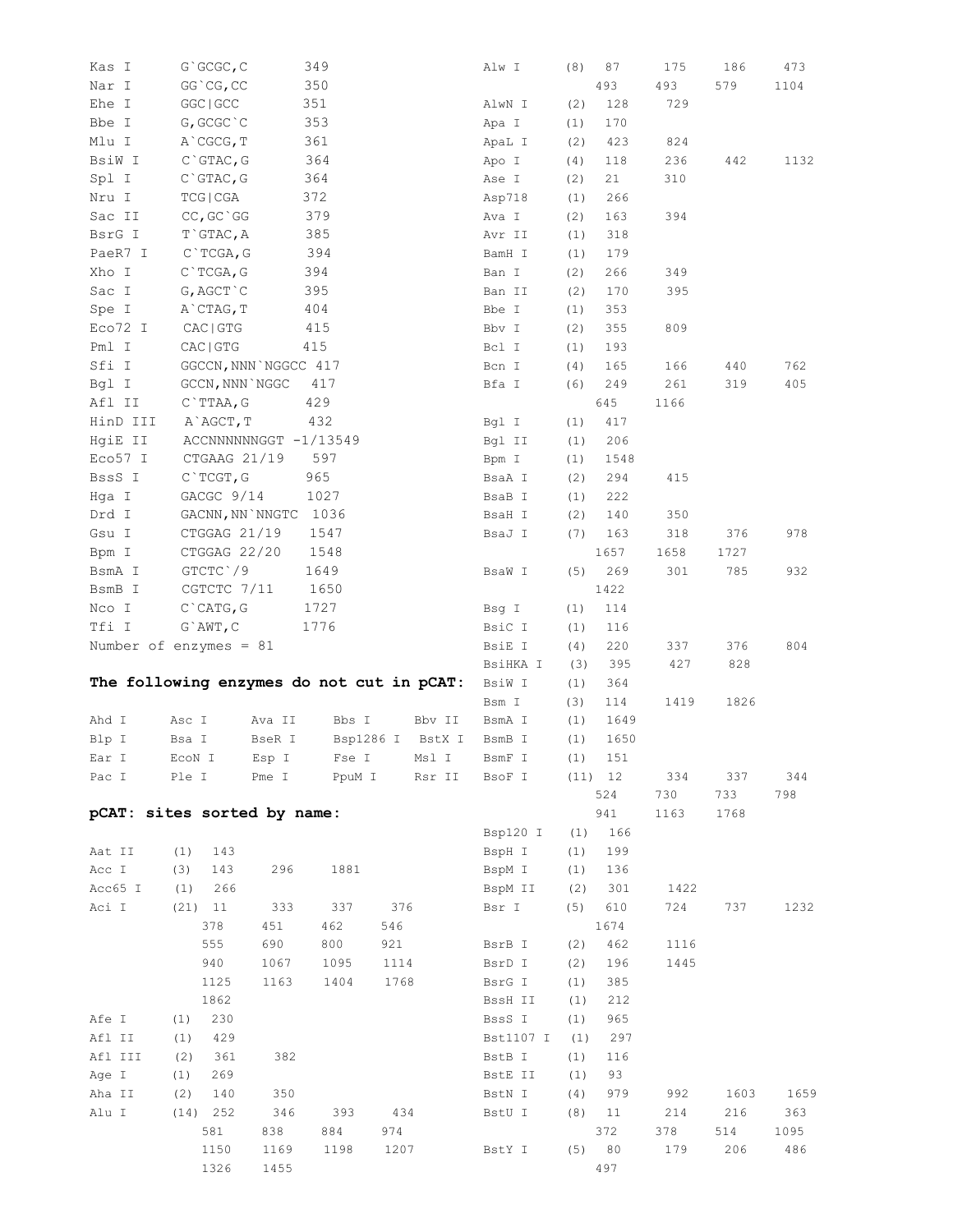| Bsu36 I   | (1)<br>148        |            |            |            |                |            | 933        | 1381 | 1423 | 1551 |
|-----------|-------------------|------------|------------|------------|----------------|------------|------------|------|------|------|
| Cac8 I    | 214<br>(14)       | 246        | 250        | 288        | Hph I          |            | (9) 70     | 104  | 1461 | 1469 |
|           | 341               | 348        | 464        | 528        |                |            | 1469       | 1605 | 1663 | 1673 |
|           | 1088              | 1114       | 1127       | 1167       |                |            | 1717       |      |      |      |
|           | 1404              | 1772       |            |            | Kas I          | (1)        | 349        |      |      |      |
| Cfr10 I   | 269<br>(2)        | 286        |            |            | Kpn I          | (1)        | 270        |      |      |      |
| Cla I     | (2)<br>220        | 356        |            |            | Mae I          | (6)        | 249        | 261  | 319  | 405  |
| Csp6 I    | 267<br>(7)        | 365        | 386        | 402        |                |            | 645        | 1166 |      |      |
|           | 1304              | 1842       | 1876       |            | Mae II         | (9)        | 100        | 140  | 280  | 293  |
| Dde I     | (4)<br>148        | 864        | 1199       | 1647       |                |            | 367        | 414  | 1513 | 1688 |
|           |                   |            |            |            |                |            |            |      |      |      |
| Dpn I     | (10) 82           | 181        | 195        | 208        |                |            | 1878       |      |      |      |
|           | 219               | 479        | 488        | 499        | Mae III        | (7)        | 59         | 93   | 602  | 718  |
|           | 574               | 1099       |            |            |                |            | 781        | 1483 | 1588 |      |
| DpnII     | (10) 80           | 179        | 193        | 206        | Mbo I          |            | (10) 80    | 179  | 193  | 206  |
|           | 217               | 477        | 486        | 497        |                |            | 217        | 477  | 486  | 497  |
|           | 572               | 1097       |            |            |                |            | 572        | 1097 |      |      |
| Dra I     | 235<br>(3)        | 1346       | 1685       |            | Mbo II         | (3)        | 482        | 634  | 1702 |      |
| Dra III   | 104<br>(1)        |            |            |            | Mlu I          | (1)        | 361        |      |      |      |
| Drd I     | (1)<br>1036       |            |            |            | Mme I          | (2)        | 746        | 930  |      |      |
| Dsa I     | (2)<br>376        | 1727       |            |            | Mnl I          | (6)        | 143        | 257  | 710  | 961  |
| Eae I     | (3)<br>334        | 409        | 1691       |            |                |            | 1034       | 1272 |      |      |
| Eag I     | (1)<br>334        |            |            |            | Msc I          | (2)        | 411        | 1693 |      |      |
| Eco47 III | 230<br>(1)        |            |            |            | Mse I          |            | (10) 21    | 234  | 277  | 310  |
| Eco57 I   | (1)<br>597        |            |            |            |                |            | 430        | 446  | 1172 | 1345 |
| Eco72 I   | 415<br>(1)        |            |            |            |                |            | 1684       | 1826 |      |      |
| Eco0109 I | (1)<br>167        |            |            |            | Msp I          |            | $(12)$ 164 | 270  | 287  | 302  |
| EcoR I    | (1)<br>118        |            |            |            |                |            | 438        | 570  | 760  | 786  |
|           |                   |            |            |            |                |            |            |      |      |      |
| ECOR II   | (4)<br>977        | 990        | 1601       | 1657       |                |            | 933        | 1381 | 1423 | 1551 |
| ECOR V    | 224<br>(1)        |            |            |            | MspA1 I        | (6)        | 346        | 378  | 555  | 800  |
| Ehe I     | (1)<br>351        |            |            |            |                |            | 1326       | 1770 |      |      |
| Fnu4H I   | (11) 12           | 334        | 337        | 344        | Mun I          | (1)        | 184        |      |      |      |
|           | 524               | 730        | 733        | 798        | Nae I          | (1)        | 288        |      |      |      |
|           | 941               | 1163       | 1768       |            | Nar I          | (1)        | 350        |      |      |      |
| Fok I     | (2)<br>335        | 1406       |            |            | Nci I          | (4)        | 164        | 165  | 439  | 761  |
| Fsp I     | (1)<br>243        |            |            |            | Nco I          | (1)        | 1727       |      |      |      |
| Gdi II    | (2)<br>333        | 335        |            |            | Nde I          | (1)        | 328        |      |      |      |
| Gsu I     | (1)<br>1547       |            |            |            | NgoM I         | (1)        | 286        |      |      |      |
| Hae I     | (5) 317           | 411        | 664        | 1606       | Nhe I          | (2)        | 248        | 1165 |      |      |
|           | 1693              |            |            |            | Nla III        |            | (10) 89    | 137  | 203  | 248  |
| Hae II    | $(3)$ 232         | 353        | 898        |            |                |            | 386        | 1142 | 1501 | 1731 |
| Hae III   | $(11)$ 168        | 317        | 336        | 411        |                |            | 1792       | 1813 |      |      |
|           | 420               | 664        | 1162       | 1339       | Nla IV         |            | (5) 168    | 181  | 268  | 351  |
|           | 1384              | 1606       | 1693       |            |                |            | 1071       |      |      |      |
| Hga I     | (1)<br>1027       |            |            |            | Not I          | (1)        | 334        |      |      |      |
| HgiA I    | 395<br>(3)        | 427        | 828        |            | Nru I          | (1)        | 372        |      |      |      |
| HgiE II   | $(1)$ 549         |            |            |            | Nsi I          | (1)        | 328        |      |      |      |
| Hha I     |                   | 216        |            | 244        | Nsp7524 I      |            |            |      |      |      |
|           | $(10)$ 214        |            | 231        |            |                | (2)        | 244        | 382  |      |      |
|           | 352               | 514        | 623        | 797        | NspB II        | (6)        | 346        | 378  | 555  | 800  |
|           | 897               | 964        |            |            |                |            | 1326       | 1770 |      |      |
| HinC II   | (3)<br>144        | 278        | 1882       |            | NspH I         | (2)        | 248        | 386  |      |      |
| Hind II   | (3)<br>144        | 278        | 1882       |            | PaeR7 I        | (1)        | 394        |      |      |      |
| HinD III  | 432<br>(1)        |            |            |            | Pal I          |            | $(11)$ 168 | 317  | 336  | 411  |
| Hinf I    | (2)<br>768        | 1776       |            |            |                |            | 420        | 664  | 1162 | 1339 |
|           |                   | 350        |            |            |                |            | 1384       | 1606 | 1693 |      |
| HinI I    | (2)<br>140        |            |            |            |                |            |            |      |      |      |
| HinP I    | $(10)$ 212        | 214        | 229        | 242        | PflM I         | (2)        | 104        | 1658 |      |      |
|           | 350               | 512        | 621        | 795        | Pml I          | (1)        | 415        |      |      |      |
|           | 895               | 962        |            |            | Psp1406 I      | (2)        | 280        | 1513 |      |      |
| Hpa I     | $(1)$ 278         |            |            |            | PspA I         | (1)        | 163        |      |      |      |
|           |                   |            |            |            |                |            |            |      |      |      |
| Hpa II    | $(12)$ 164<br>438 | 270<br>570 | 287<br>760 | 302<br>786 | Pst I<br>Pvu I | (1)<br>(1) | 345<br>220 |      |      |      |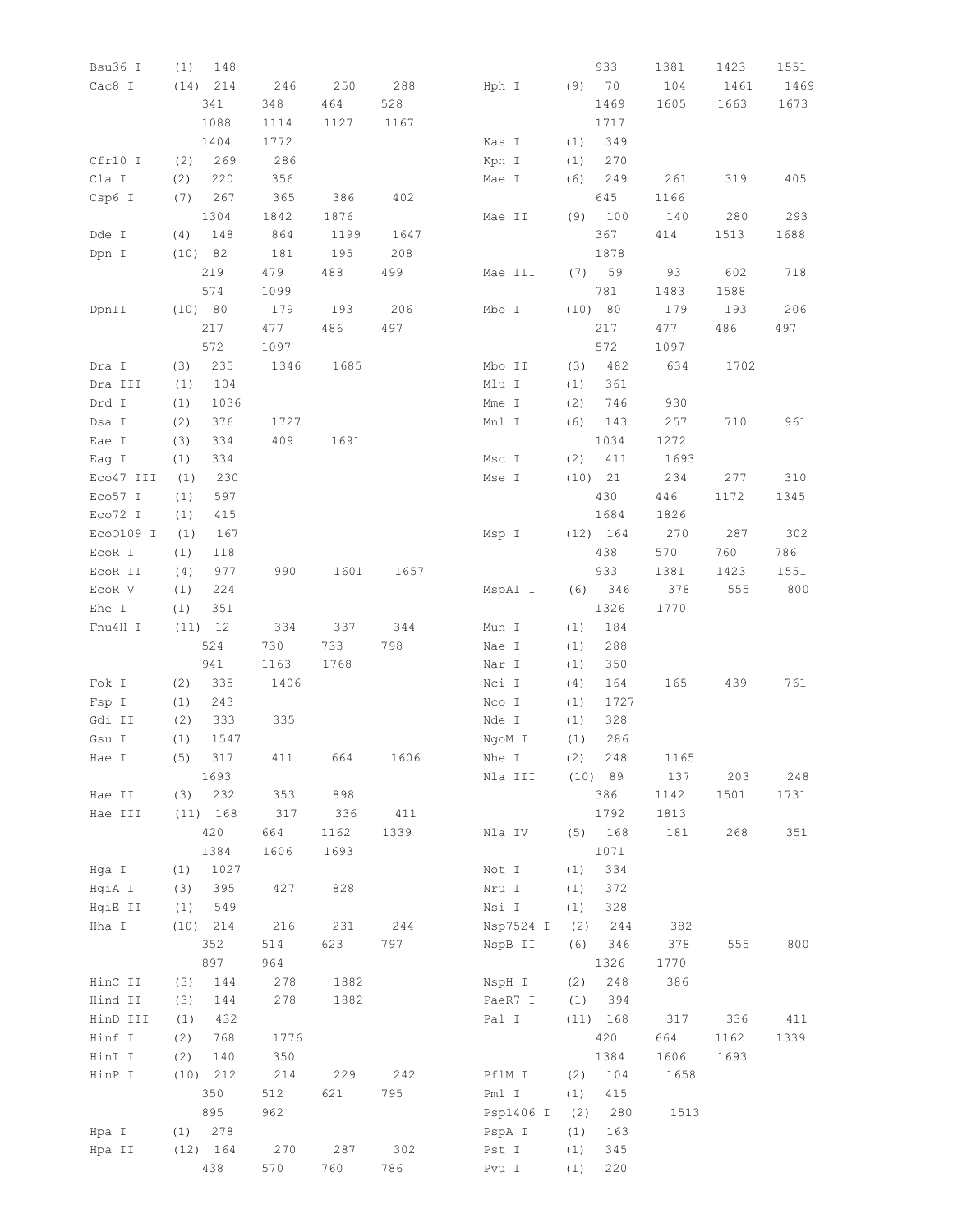| Pvu II              | (2)              | 346       | 1326                               |      |                  |                                 | Bbv II            | GAAGAC 7/11          |                          | Bcl I    | T`GATC, A            | 1                        |
|---------------------|------------------|-----------|------------------------------------|------|------------------|---------------------------------|-------------------|----------------------|--------------------------|----------|----------------------|--------------------------|
| Rsa I               | (7)              | 268       | 366                                | 387  | 403              |                                 | Bcn I             | CC, S'GG             | 4                        | Bfa I    | $C$ `TA, G           | 6                        |
|                     |                  | 1305      | 1843                               | 1877 |                  |                                 | Bgl I             | GCCN, NNN `NGGC      | 1                        | Bgl II   | A GATC, T            | 1                        |
| Sac I               | (1)              | 395       |                                    |      |                  |                                 | Blp I             | GC TNA, GC           | $\overline{\phantom{0}}$ | Bpm I    | CTGGAG 22/20         | 1                        |
| Sac II              | (1)              | 379       |                                    |      |                  |                                 | Bsa I             | GGTCTC 7/11          |                          | BsaA I   | YAC GTR              | $\sqrt{2}$               |
| Sal I               | (2)              | 142       | 1880                               |      |                  |                                 | BsaB I            | GATNN   NNATC        | 1                        | BsaH I   | GR`CG, YC            | $\sqrt{2}$               |
| Sau3A I             | (10)             | - 80      | 179                                | 193  | 206              |                                 | BsaJ I            | $C$ CNNG, G          | 7                        | BsaW I   | W`CCGG, W            | 5                        |
|                     |                  | 217       | 477                                | 486  | 497              |                                 | BseR I            | GAGGAG 16/14         | $\overline{\phantom{a}}$ | Bsg I    | GTGCAG 22/20         | 1                        |
|                     |                  | 572       | 1097                               |      |                  |                                 | BsiC I            | TT CG, AA            | 1                        | BsiE I   | $CG, RY$ $CG$        | $\overline{4}$           |
| Sau96 I             | (4)              | 166       | 167                                | 418  | 1160             |                                 | BsiHKA I          | G, WGCW`C            | 3                        | BsiW I   | $C$ GTAC, G          | $\mathbf{1}$             |
| Sca I               | (2)              | 403       | 1843                               |      |                  |                                 | Bsm I             | GAATG, C 7           | 3                        | BsmA I   | GTCTC 79             | $\mathbf{1}$             |
| ScrF I              | (8)              | 164       | 165                                | 439  | 761              |                                 | BsmB I            | CGTCTC 7/11          | $\mathbf{1}$             | BsmF I   | GGGAC 15/19          | $\mathbf{1}$             |
|                     |                  | 979       | 992                                | 1603 | 1659             |                                 | BsoF I            | GC'N, GC             | 11                       | Bsp120 I | G`GGCC, C            | $\mathbf{1}$             |
| Sec I               | (7)              | 163       | 318                                | 376  | 978              |                                 |                   | Bsp1286 I G, DGCH C  | $\overline{\phantom{a}}$ | BspH I   | T`CATG, A            | $\mathbf{1}$             |
|                     |                  | 1657      | 1658                               | 1727 |                  |                                 | BspM I            | ACCTGC 10/14         | $\mathbf{1}$             | BspM II  | $T$ $CCGG, A$        | $\overline{c}$           |
| SfaN I              | (4)              | 314       | 1042                               | 1268 | 1755             |                                 | Bsr I             | ACT, GG              | 5                        | BsrB I   | GAG   CGG            | $\overline{c}$           |
| Sfc I               | (5)              | 66        | 253                                | 341  | 682              |                                 | BsrD I            | GCAATG, 8            | 2                        | BsrG I   | T`GTAC, A            | $\mathbf{1}$             |
|                     |                  | 873       |                                    |      |                  |                                 | BssH II           | $G$ $CGCG, C$        | $\mathbf{1}$             | BssS I   | $C$ TCGT, G          | $\mathbf{1}$             |
| Sfi I               | (1)              | 417       |                                    |      |                  |                                 | Bst1107 I GTA TAC |                      | 1                        | BstB I   | TT CG, AA            | $\mathbf{1}$             |
| Sma I               | (1)              | 165       |                                    |      |                  |                                 | BstE II           | G`GTNAC, C           | 1                        | BstN I   | $CC$ `W, GG          | 4                        |
| SnaB I              | (1)              | 294       |                                    |      |                  |                                 | BstU I            | CG   CG              | 8                        | BstX I   | CCAN, NNNN `NTGG     | $\overline{\phantom{a}}$ |
| Spe I               | (1)              | 404       |                                    |      |                  |                                 | BstY I            | R`GATC, Y            | 5                        | Bsu36 I  | CC `TNA, GG          | $\mathbf{1}$             |
| Sph I               | (1)              | 248       |                                    |      |                  |                                 | Cac8 I            | $GCN$   $NGC$        | 14                       | Cfr10 I  | R`CCGG, Y            | $\overline{\mathbf{c}}$  |
| Spl I               | (1)              | 364       |                                    |      |                  |                                 | Cla I             | AT CG, AT            | $\overline{2}$           | Csp6 I   | $G$ `TA, C           | 7                        |
| Ssp I               | (2)              | 308       | 1738                               |      |                  |                                 | Dde I             | $C$ TNA, $G$         | 4                        |          |                      | 10                       |
|                     | (1)              | 317       |                                    |      |                  |                                 |                   |                      |                          | Dpn I    | GA   TC<br>TTT   AAA | 3                        |
| Stu I               | (2)              | 318       | 1727                               |      |                  |                                 | DpnII             | $\degree$ GATC,      | 10                       | Dra I    |                      |                          |
| Sty I               | (9)              |           | 116                                | 143  | 220              |                                 | Dra III           | CAC, NNN `GTG        | 1                        | Drd I    | GACNN, NN `NNGTC     |                          |
| Taq I               |                  | 75<br>356 | 395                                |      | 1183             |                                 | 1                 |                      |                          |          |                      |                          |
|                     |                  | 1881      |                                    | 1040 |                  |                                 | Dsa I             | $C$ $CRYG, G$        | $\overline{c}$           | Eae I    | Y`GGCC, R            | 3                        |
|                     |                  |           |                                    |      |                  |                                 | Eag I             | $C$ $GC$ , $G$       | $\mathbf{1}$             | Ear I    | CTCTTC 7/10          | $\overline{\phantom{a}}$ |
| Tfi I               | (1)              | 1776      |                                    |      |                  |                                 | Eco47 III AGC GCT |                      | $\mathbf{1}$             | Eco57 I  | CTGAAG 21/19         | $\mathbf{1}$             |
| Tsp45 I             | (2)              | 59        | 93                                 |      |                  |                                 | Eco72 I           | CAC   GTG            | $\mathbf{1}$             | ECON I   | CCTNN `N, NNAGG      | $\overline{\phantom{a}}$ |
| Tth111 I            | (1)              | 99        |                                    |      |                  |                                 |                   | EcoO109 I RG`GNC, CY | 1                        | EcoR I   | G`AATT, C            | $\mathbf{1}$             |
| Tth111 II           | (4)              | 516       | 546                                | 555  | 1132             |                                 | EcoR II           | CCWGG,               | 4                        | EcoR V   | GAT   ATC            | $\mathbf{1}$             |
| Vsp I               | (2)              | 21        | 310                                |      |                  |                                 | Ehe I             | GGC   GCC            | $\mathbf{1}$             | Esp I    | GC `TNA, GC          | -                        |
| Xba I               | (1)              | 260       |                                    |      |                  |                                 | Fnu4H I           | GC'N, GC             | 11                       | Fok I    | GGATG 14/18          | $\overline{c}$           |
| Xca I               | (1)              | 297       |                                    |      |                  |                                 | Fse I             | GG, CCGG `CC         | $-$                      | Fsp I    | TGC   GCA            | $\mathbf{1}$             |
| Xho I               | (1)              | 394       |                                    |      |                  |                                 | Gdi II            | `YGGC, CG            | $\mathbf{2}$             | Gsu I    | CTGGAG 21/19         | <sup>1</sup>             |
| Xho II              | (5)              | 80        | 179                                | 206  | 486              |                                 | Hae I             | WGG   CCW            | 5                        | Hae II   | R, GCGC`Y            | 3                        |
|                     |                  | 497       |                                    |      |                  |                                 | Hae III           | GG   CC              | 11                       | Hqa I    | GACGC 9/14           | $\mathbf{1}$             |
| Xma I               | (1)              | 163       |                                    |      |                  |                                 | HgiA I            | G, WGCW `C           | 3                        | HgiE II  | ACCNNNNNNGGT         |                          |
| Xma III             | (1)              | 334       |                                    |      |                  |                                 | $-1/131$          |                      |                          |          |                      |                          |
| Xmn I               | (1)              | 112       |                                    |      |                  |                                 | Hha I             | G, CG, C             | 10                       | HinC II  | GTY   RAC            | 3                        |
|                     |                  |           |                                    |      |                  |                                 | Hind II           | GTY   RAC            | $\mathcal{S}$            | HinD III | A`AGCT, T            | $\mathbf{1}$             |
| Site usage in pCAT: |                  |           |                                    |      |                  |                                 | Hinf I            | $G$ ANT, $C$         | $\overline{2}$           | HinI I   | GR CG, YC            | $\sqrt{2}$               |
|                     |                  |           |                                    |      |                  |                                 | HinP I            | $G$ $CG, C$          | 10                       | Hpa I    | GTT   AAC            | $\mathbf{1}$             |
| Aat II              | G, ACGT `C       |           | $\mathbf{1}$<br>Acc I              |      | GT `MK, AC       | 3                               | Hpa II            | $C^{\wedge}CG$ , $G$ | 12                       | Hph I    | GGTGA 12/11          | 9                        |
| Acc65 I             | $G$ GTAC, $C$    |           | Aci I<br>$\mathbf{1}$              |      | $C$ $CG, C$      | 21                              | Kas I             | $G$ $GCGC$ , $C$     | $\mathbf{1}$             | Kpn I    | $G, GTAC$ $C$        | $\mathbf{1}$             |
| Afe I               | AGC   GCT        |           | Afl II<br>$\mathbf{1}$             |      | $C$ TTAA, G      | $\mathbf{1}$                    | Mae I             | $C$ `TA, G           | 6                        | Mae II   | A`CG, T              | 9                        |
| Afl III             | A`CRYG, T        |           | $\overline{c}$<br>Age I            |      | A`CCGG, T        | $\mathbf{1}$                    | Mae III           | `GTNAC,              | $7^{\circ}$              | Mbo I    | `GATC,               | 10                       |
| Aha II              | GR CG, YC        |           | $\mathbf{2}$<br>Ahd I              |      | GACNN, N`NNGTC   | $\hspace{0.1mm}-\hspace{0.1mm}$ | Mbo II            | GAAGA 12/11          | 3                        | Mlu I    | A`CGCG, T            | $\mathbf{1}$             |
| Alu I               | AGICT            |           | Alw I<br>14                        |      | GGATC 8/9        | 8                               | Mme I             | TCCRAC 25/23         | 2                        | Mnl I    | CCTC 10/10           | $\epsilon$               |
| AlwN I              | CAG, NNN `CTG    |           | 2<br>Apa I                         |      | G, GGCC `C       | 1                               | Msc I             | TGG   CCA            | $\overline{2}$           | Mse I    | T`TA, A              | 10                       |
| ApaL I              | G`TGCA, C        |           | $\overline{2}$<br>Apo I            |      | R`AATT, Y        | 4                               | Msl I             | CAYNN   NNRTG        | $-$                      | Msp I    | $C^{\wedge}CG$ , $G$ | 12                       |
| Asc I               | GG`CGCG, CC      |           | Ase I<br>$\overline{\phantom{a}}$  |      | AT`TA, AT        | 2                               | MspAl I           | CMG   CKG            | 6                        | Mun I    | C`AATT, G            | $\mathbf{1}$             |
| Asp718              | $G$ GTAC, $C$    |           | Ava I<br>$\mathbf{1}$              |      | $C$ `YCGR, G     | 2                               | Nae I             | GCC   GGC            | $\mathbf{1}$             | Nar I    | GG`CG, CC            | $\mathbf{1}$             |
| Ava II              | $G$ $GWC$ , $C$  |           | Avr II<br>$\overline{\phantom{a}}$ |      | $C$ $CTAG$ , $G$ | $\mathbf{1}$                    | Nci I             | $CC$ `S, GG          | $\overline{4}$           | Nco I    | $C$ $CATG, G$        | $\mathbf{1}$             |
| BamH I              | $G$ $GATC$ , $C$ |           | Ban I<br>$\mathbf{1}$              |      | $G$ $GYRC$ , $C$ | 2                               | Nde I             | CA`TA, TG            | $\mathbf{1}$             | NgoM I   | $G$ $CCGG$ , $C$     | $\mathbf{1}$             |
| Ban II              | G, RGCY `C       |           | $\overline{c}$<br>Bbe I            |      | G, GCGC `C       | $\mathbf{1}$                    | Nhe I             | $G$ CTAG, $C$        | 2                        | Nla III  | , CATG`              | 10                       |
| Bbs I               | GAAGAC 8/12      |           | Bbv I<br>$\sim$                    |      | GCAGC 13/17      | $\overline{c}$                  | Nla IV            | GGN   NCC            | 5                        | Not I    | GC `GGCC, GC         | $\mathbf{1}$             |